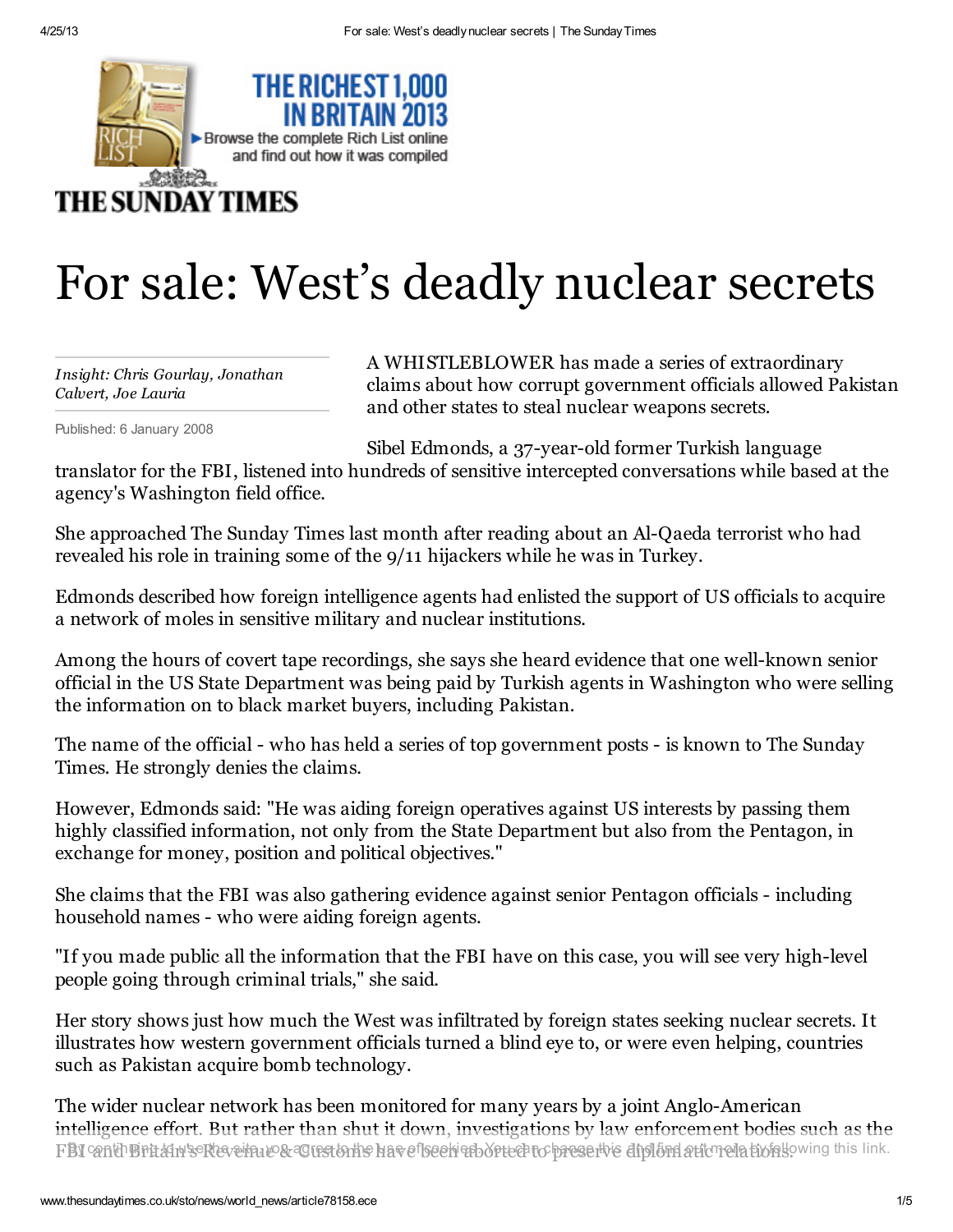Edmonds, a fluent speaker of Turkish and Farsi, was recruited by the FBI in the aftermath of the September 11 attacks. Her previous claims about incompetence inside the FBI have been well documented in America.

She has given evidence to closed sessions of Congress and the 9/11 commission, but many of the key points of her testimony have remained secret. She has now decided to divulge some of that information after becoming disillusioned with the US authorities' failure to act.

One of Edmonds's main roles in the FBI was to translate thousands of hours of conversations by Turkish diplomatic and political targets that had been covertly recorded by the agency.

A backlog of tapes had built up, dating back to 1997, which were needed for an FBI investigation into links between the Turks and Pakistani, Israeli and US targets. Before she left the FBI in 2002 she heard evidence that pointed to money laundering, drug imports and attempts to acquire nuclear and conventional weapons technology.

"What I found was damning," she said. "While the FBI was investigating, several arms of the government were shielding what was going on."

The Turks and Israelis had planted "moles" in military and academic institutions which handled nuclear technology. Edmonds says there were several transactions of nuclear material every month, with the Pakistanis being among the eventual buyers. "The network appeared to be obtaining information from every nuclear agency in the United States," she said.

They were helped, she says, by the high-ranking State Department official who provided some of their moles - mainly PhD students - with security clearance to work in sensitive nuclear research facilities. These included the Los Alamos nuclear laboratory in New Mexico, which is responsible for the security of the US nuclear deterrent.

In one conversation Edmonds heard the official arranging to pick up a \$15,000 cash bribe. The package was to be dropped off at an agreed location by someone in the Turkish diplomatic community who was working for the network.

The Turks, she says, often acted as a conduit for the Inter-Services Intelligence (ISI), Pakistan's spy agency, because they were less likely to attract suspicion. Venues such as the American Turkish Council in Washington were used to drop off the cash, which was picked up by the official.

Edmonds said: "I heard at least three transactions like this over a period of 2½ years. There are almost certainly more."

The Pakistani operation was led by General Mahmoud Ahmad, then the ISI chief.

Intercepted communications showed Ahmad and his colleagues stationed in Washington were in constant contact with attachés in the Turkish embassy.

Intelligence analysts say that members of the ISI were close to Al-Qaeda before and after 9/11. Indeed, Ahmad was accused of sanctioning a \$100,000 wire payment to Mohammed Atta, one of the 9/11 hijackers, immediately before the attacks.

The results of the espionage were almost certainly passed to Abdul Qadeer Khan, the Pakistani nuclear scientist.

Khan was close to Ahmad and the ISI. While running Pakistan's nuclear programme, he became a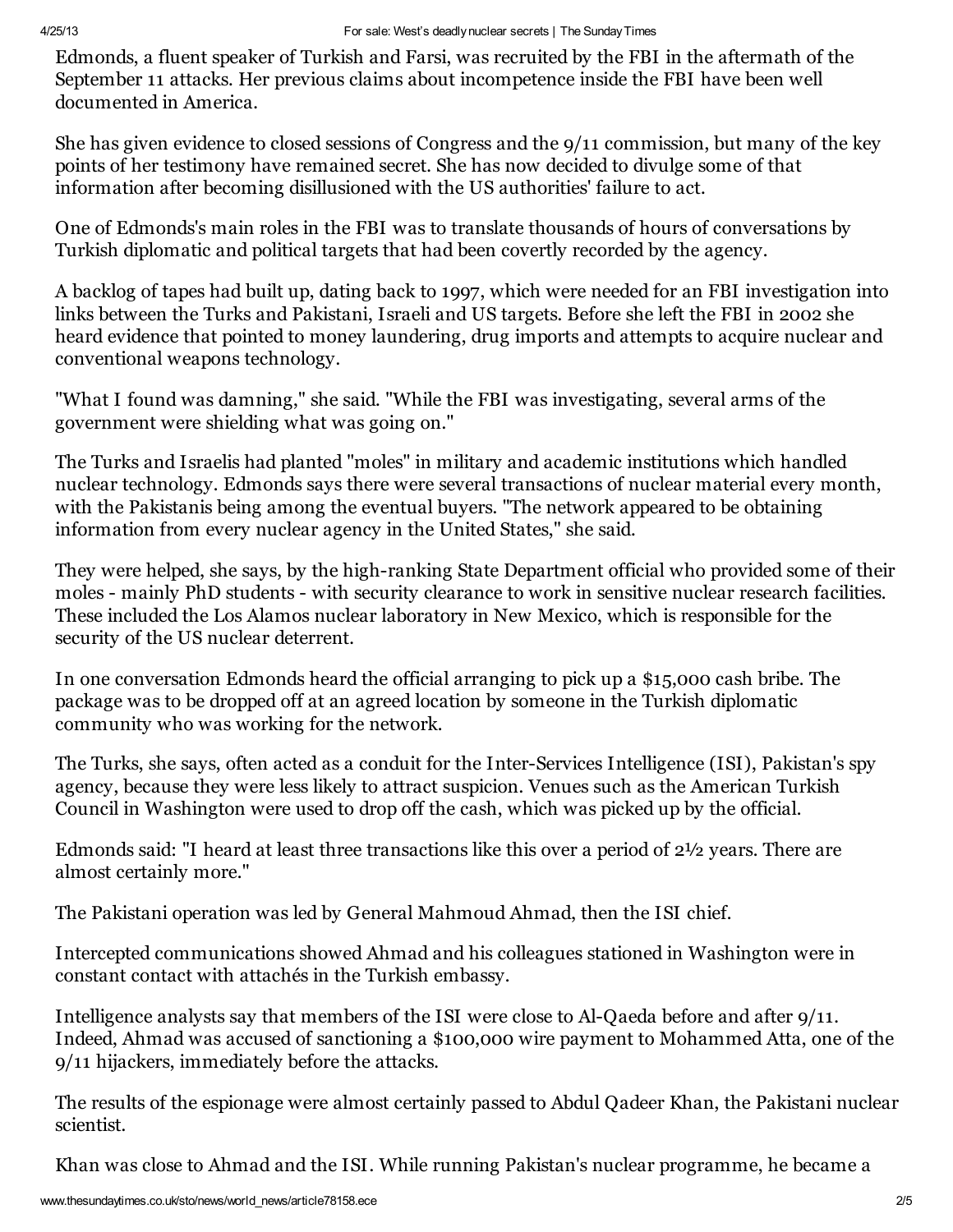## 4/25/13 For sale: West's deadlynuclear secrets | The SundayTimes

millionaire by selling atomic secrets to Libya, Iran and North Korea. He also used a network of companies in America and Britain to obtain components for a nuclear programme.

Khan caused an alert among western intelligence agencies when his aides met Osama Bin Laden. "We were aware of contact between A Q Khan's people and Al-Qaeda," a former CIA officer said last week. "There was absolute panic when we initially discovered this, but it kind of panned out in the end."

It is likely that the nuclear secrets stolen from the United States would have been sold to a number of rogue states by Khan.

Edmonds was later to see the scope of the Pakistani connections when it was revealed that one of her fellow translators at the FBI was the daughter of a Pakistani embassy official who worked for Ahmad. The translator was given top secret clearance despite protests from FBI investigators.

Edmonds says packages containing nuclear secrets were delivered by Turkish operatives, using their cover as members of the diplomatic and military community, to contacts at the Pakistani embassy in Washington.

Following 9/11, a number of the foreign operatives were taken in for questioning by the FBI on suspicion that they knew about or somehow aided the attacks.

Edmonds said the State Department official once again proved useful. "A primary target would call the official and point to names on the list and say, 'We need to get them out of the US because we can't afford for them to spill the beans'," she said. "The official said that he would 'take care of it'."

The four suspects on the list were released from interrogation and extradited.

Edmonds also claims that a number of senior officials in the Pentagon had helped Israeli and Turkish agents.

"The people provided lists of potential moles from Pentagon-related institutions who had access to databases concerning this information," she said.

"The handlers, who were part of the diplomatic community, would then try to recruit those people to become moles for the network. The lists contained all their 'hooking points', which could be financial or sexual pressure points, their exact job in the Pentagon and what stuff they had access to."

One of the Pentagon figures under investigation was Lawrence Franklin, a former Pentagon analyst, who was jailed in 2006 for passing US defence information to lobbyists and sharing classified information with an Israeli diplomat.

"He was one of the top people providing information and packages during 2000 and 2001," she said.

Once acquired, the nuclear secrets could have gone anywhere. The FBI monitored Turkish diplomats who were selling copies of the information to the highest bidder.

Edmonds said: "Certain greedy Turkish operators would make copies of the material and look around for buyers. They had agents who would find potential buyers."

In summer 2000, Edmonds says the FBI monitored one of the agents as he met two Saudi Arabian businessmen in Detroit to sell nuclear information that had been stolen from an air force base in Alabama. She overheard the agent saying: "We have a package and we're going to sell it for \$250,000."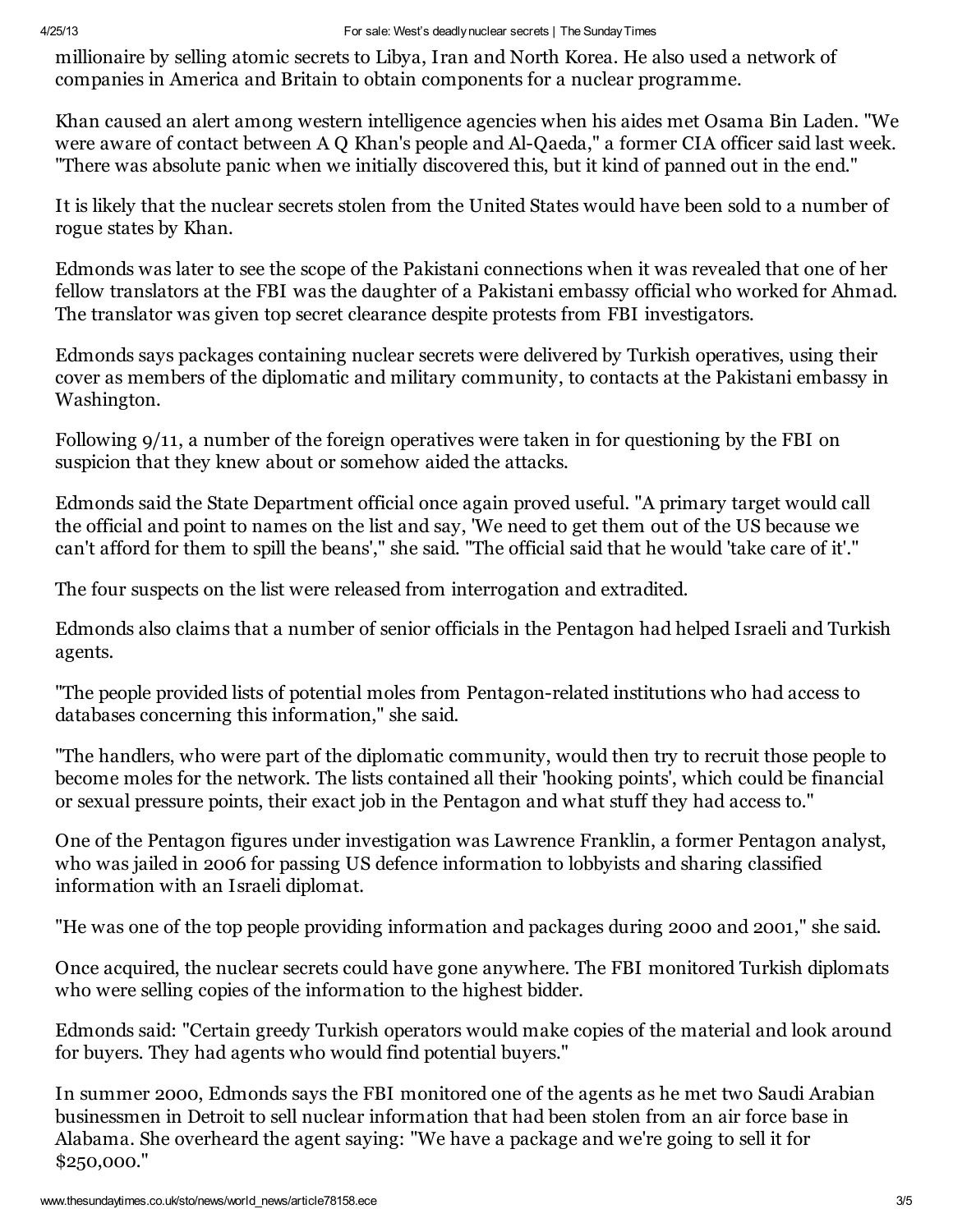Edmonds's employment with the FBI lasted for just six months. In March 2002 she was dismissed after accusing a colleague of covering up illicit activity involving Turkish nationals.

She has always claimed that she was victimised for being outspoken and was vindicated by an Office of the Inspector General review of her case three years later. It found that one of the contributory reasons for her sacking was that she had made valid complaints.

The US attorney-general has imposed a state secrets privilege order on her, which prevents her revealing more details of the FBI's methods and current investigations.

Her allegations were heard in a closed session of Congress, but no action has been taken and she continues to campaign for a public hearing.

She was able to discuss the case with The Sunday Times because, by the end of January 2002, the justice department had shut down the programme.

The senior official in the State Department no longer works there. Last week he denied all of Edmonds's allegations: "If you are calling me to say somebody said that I took money, that's outrageous . . . I do not have anything to say about such stupid ridiculous things as this."

In researching this article, The Sunday Times has talked to two FBI officers (one serving, one former) and two former CIA sources who worked on nuclear proliferation. While none was aware of specific allegations against officials she names, they did provide overlapping corroboration of Edmonds's story.

One of the CIA sources confirmed that the Turks had acquired nuclear secrets from the United States and shared the information with Pakistan and Israel. "We have no indication that Turkey has its own nuclear ambitions. But the Turks are traders. To my knowledge they became big players in the late 1990s," the source said.

## How Pakistan got the bomb, then sold it to the highest bidders

1965 Zulfikar Ali Bhutto, Pakistan's foreign minister, says: "If India builds the bomb we will eat grass . . . but we will get one of our own"

1974 Nuclear programme becomes increased priority as India tests a nuclear device

1976 Abdul Qadeer Khan, a scientist, steals secrets from Dutch uranium plant. Made head of his nation's nuclear programme by Bhutto, now prime minister

1976 onwards Clandestine network established to obtain materials and technology for uranium enrichment from the West

1985 Pakistan produces weapons-grade uranium for the first time

1989-91 Khan's network sells Iran nuclear weapons information and technology

1991-97 Khan sells weapons technology to North Korea and Libya

1998 India tests nuclear bomb and Pakistan follows with a series of nuclear tests. Khan says: "I never had any doubts I was building a bomb. We had to do it"

2001 CIA chief George Tenet gathers officials for crisis summit on the proliferation of nuclear technology from Pakistan to other countries